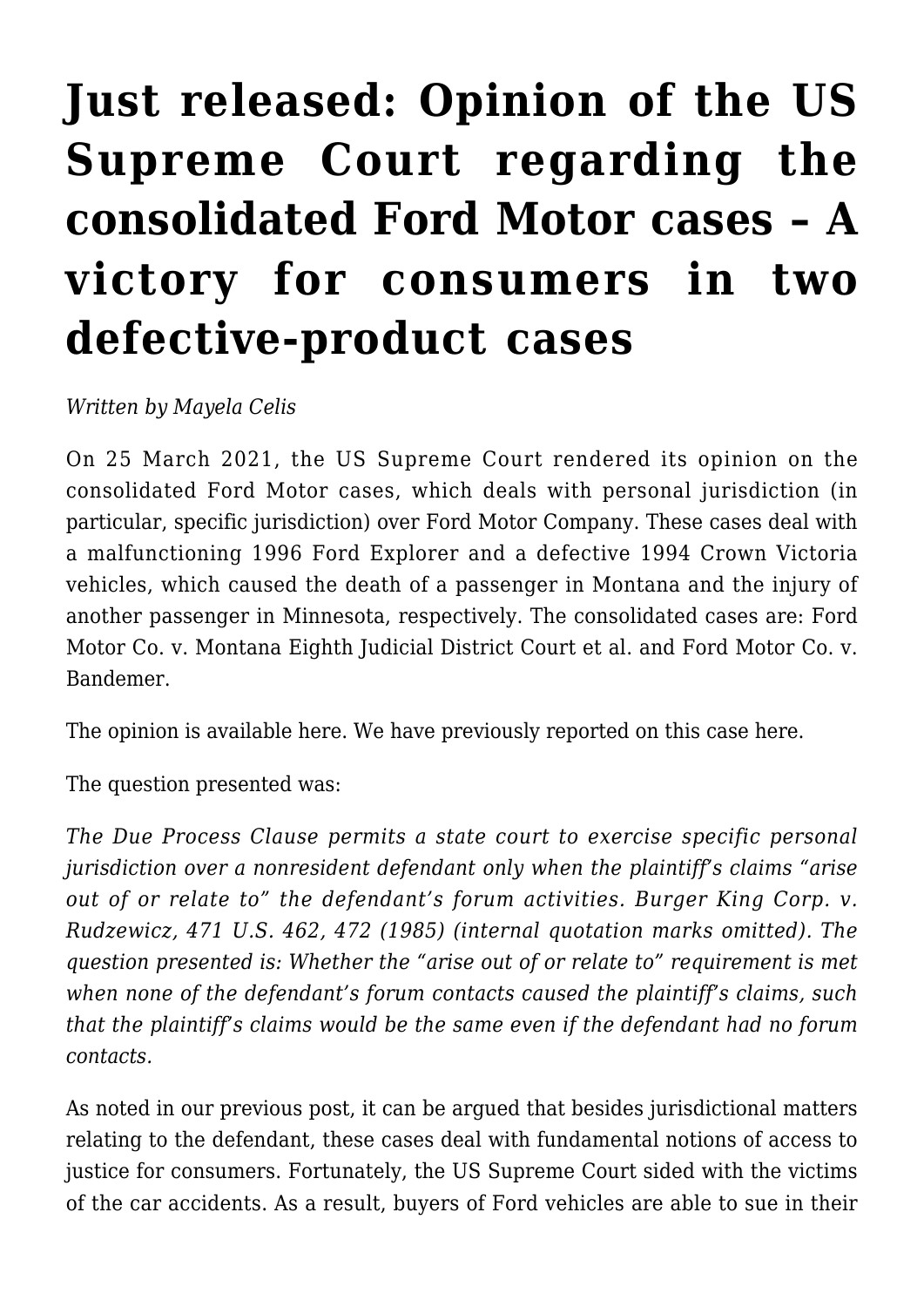home State / the place of injury (instead of chasing up the defendant). Undoubtedly, this promotes access to justice as it decreases the litigation costs of suing a giant company elsewhere, as well as it avoids the hardship of suing in a remote place.

For a summary of the facts, see the [syllabus of the opinion.](https://www.supremecourt.gov/opinions/20pdf/19-368_febh.pdf) We also include the facts here:

*"Ford Motor Company is a global auto company, incorporated in Delaware and headquartered in Michigan. Ford markets, sells, and services its products across the United States and overseas. The company also encourages a resale market for its vehicles. In each of these two cases, a state court exercised jurisdiction over Ford in a products-liability suit stemming from a car accident that injured a resident in the State. The first suit alleged that a 1996 Ford Explorer had malfunctioned, killing Markkaya Gullett near her home in Montana. In the second suit, Adam Bandemer claimed that he was injured in a collision on a Minnesota road involving a defective 1994 Crown Victoria. Ford moved to dismiss both suits for lack of personal jurisdiction. It argued that each state court had jurisdiction only if the company's conduct in the State had given rise to the plaintiff's claims. And that causal link existed, according to Ford, only if the company had designed, manufactured, or sold in the State the particular vehicle involved in the accident. In neither suit could the plaintiff make that showing. The vehicles were designed and manufactured elsewhere, and the company had originally sold the cars at issue outside the forum States. Only later resales and relocations by consumers had brought the vehicles to Montana and Minnesota. Both States' supreme courts rejected Ford's argument. Each held that the company's activities in the State had the needed connection to the plaintiff's allegations that a defective Ford caused instate injury" (Our emphasis).*

Ford alleged that the Court should follow a causation-only approach. That means that as stated in the syllabus of the opinion that "In Ford's view, due process requires a causal link locating jurisdiction only in the State where Ford sold the car in question, or the States where Ford designed and manufactured the vehicle. And because none of these things occurred in Montana or Minnesota, those States' courts have no power over these cases."